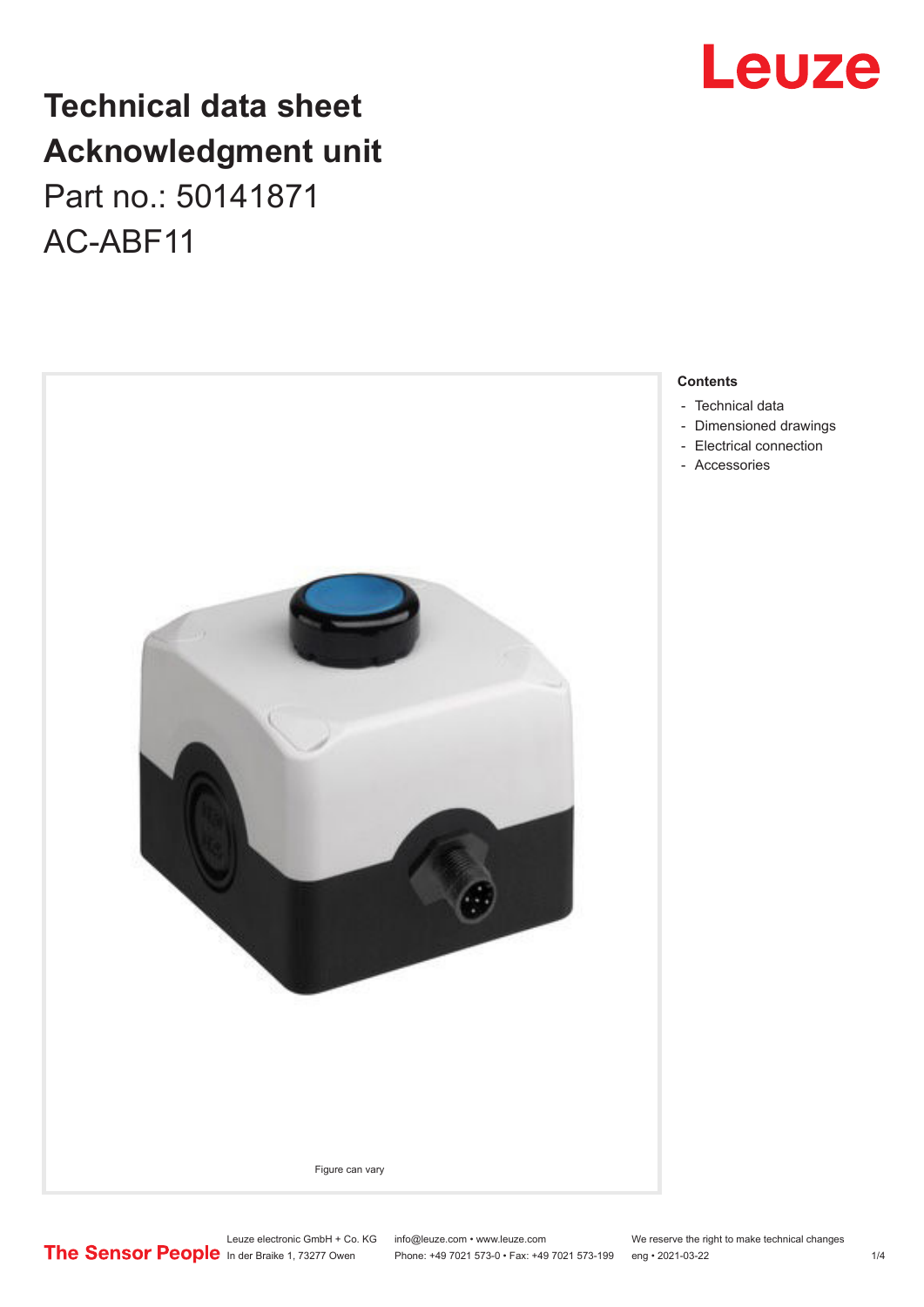### <span id="page-1-0"></span>**Technical data**

# Leuze

#### **Basic data**

| Application                     | Display of reset requirement                         |  |
|---------------------------------|------------------------------------------------------|--|
|                                 | Resetting a safety function                          |  |
|                                 | Universal application                                |  |
| <b>Electrical data</b>          |                                                      |  |
| <b>Contact allocation</b>       | NO(1)                                                |  |
| Switching current via button    | 1  1,000 mA                                          |  |
| Current load, max.              | 10A                                                  |  |
| Performance data                |                                                      |  |
| Supply voltage U <sub>p</sub>   | 12  30 V, AC/DC                                      |  |
| Current consumption, max.       | 520mA                                                |  |
| <b>Rated insulation voltage</b> | 500 V AC/DC                                          |  |
| <b>Connection</b>               |                                                      |  |
| <b>Number of connections</b>    | 1 Piece(s)                                           |  |
| <b>Connection 1</b>             |                                                      |  |
| <b>Type of connection</b>       | Connector                                            |  |
| <b>Thread size</b>              | M12                                                  |  |
| <b>Material</b>                 | Plastic                                              |  |
| No. of pins                     | 4-pin                                                |  |
| <b>Mechanical data</b>          |                                                      |  |
| Design                          | Cubic                                                |  |
| Dimension (W x H x L)           | 72 mm x 56 mm x 80 mm                                |  |
| <b>Plastic housing</b>          | Glass fiber reinforced (PPS), self-<br>extinguishing |  |
| Net weight                      | 250 <sub>g</sub>                                     |  |
| <b>Housing color</b>            | <b>Black</b>                                         |  |
|                                 | Gray                                                 |  |

**Clamping plate material** Stainless steel

#### **Operation and display**

| Type of display                | Continuous light |
|--------------------------------|------------------|
|                                | I FD             |
| <b>Operational controls</b>    | 1 command device |
|                                |                  |
| <b>Environmental data</b>      |                  |
| Ambient temperature, operation | $-2570 °C$       |
| Ambient temperature, storage   | $-2570 °C$       |
|                                |                  |
| <b>Certifications</b>          |                  |
| Degree of protection           | IP 67            |
|                                | <b>IP 69K</b>    |
| <b>Protection class</b>        | III              |
|                                |                  |
| <b>Classification</b>          |                  |
| <b>Customs tariff number</b>   | 85369095         |
| eCl@ss 5.1.4                   | 27279290         |
| eCl@ss 8.0                     | 27279290         |
| eCl@ss 9.0                     | 27279090         |
| eCl@ss 10.0                    | 27371246         |
| eCl@ss 11.0                    | 27371246         |
| <b>ETIM 5.0</b>                | EC002498         |
| <b>ETIM 6.0</b>                | EC003015         |
| <b>ETIM 7.0</b>                | EC003015         |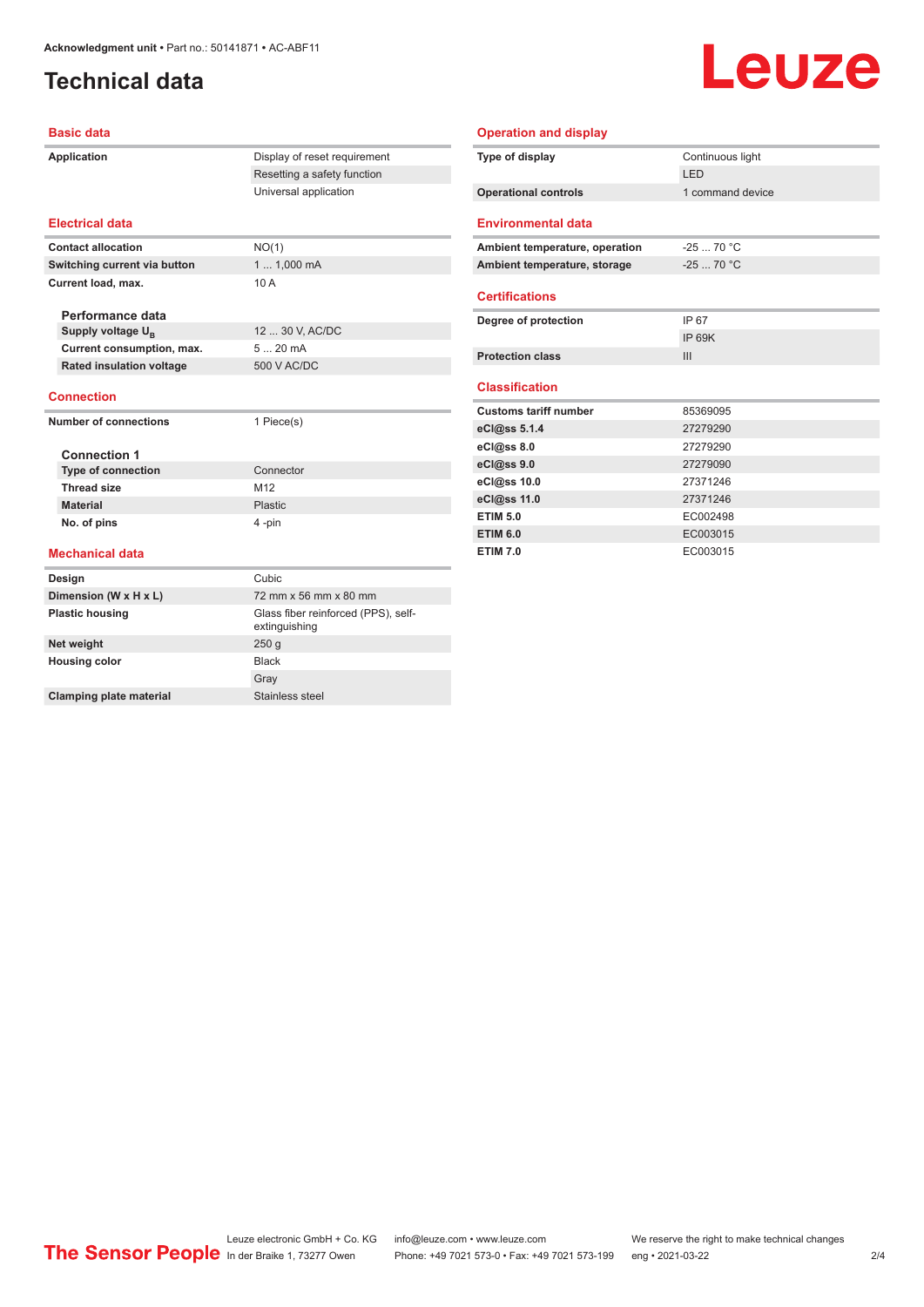### <span id="page-2-0"></span>**Dimensioned drawings**

All dimensions in millimeters





## **Electrical connection**

#### **Connection 1**

| Type of connection | Connector |
|--------------------|-----------|
| <b>Thread size</b> | M12       |
| Type               | Male      |
| <b>Material</b>    | Plastic   |
| No. of pins        | 4-pin     |
| Encoding           | A-coded   |



Leuze electronic GmbH + Co. KG info@leuze.com • www.leuze.com We reserve the right to make technical changes In der Braike 1, 73277 Owen Phone: +49 7021 573-0 • Fax: +49 7021 573-199 eng • 2021-03-22